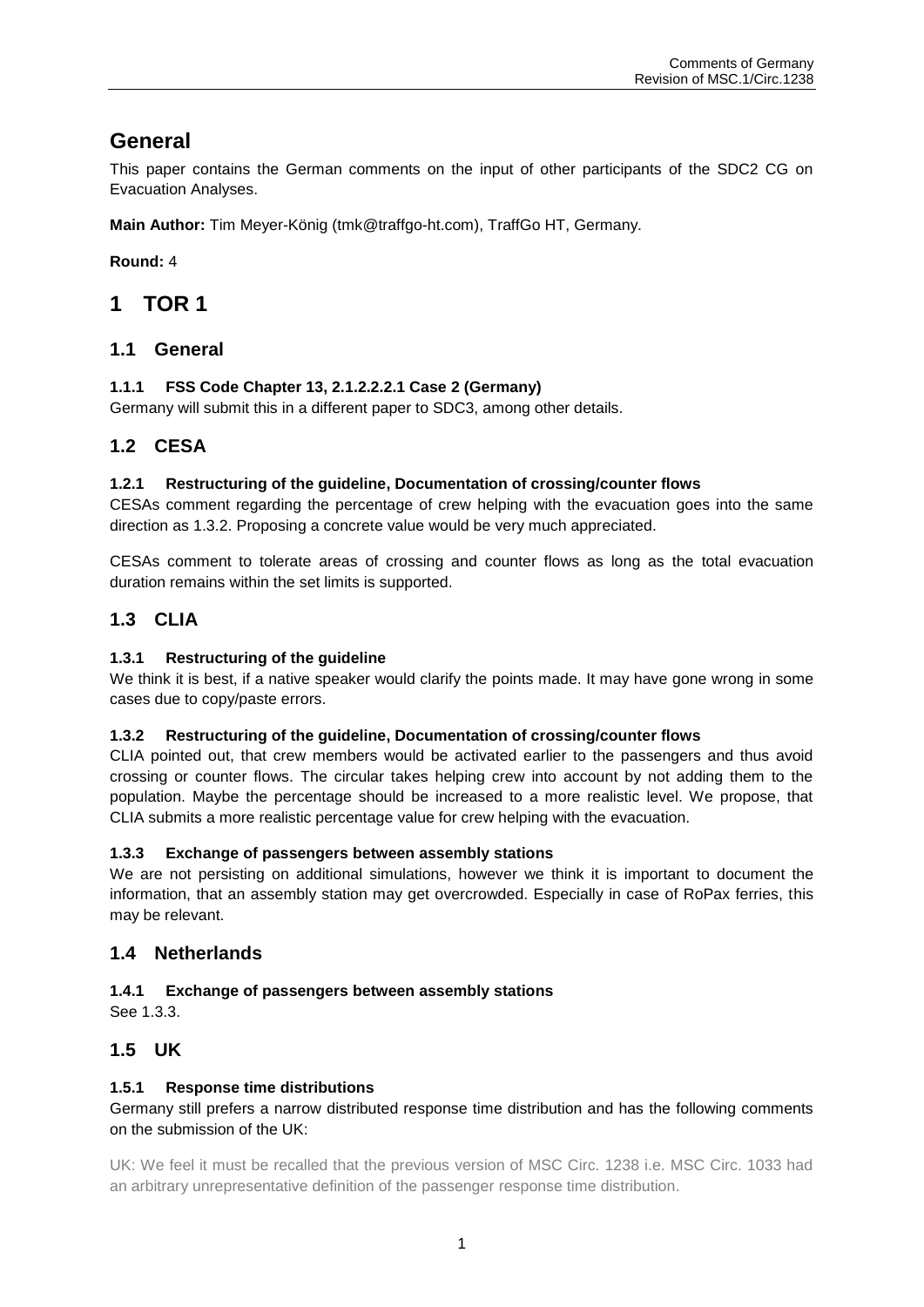The distributions of Circ.1033 were derived from the first circular dealing with evacuation analyses, Circ.909. It was based on the submissions of Italy and it can be assumed, that the original response times were based on scientific evaluations in the building industry, e.g. by Prof. David Purser. It has been a long time ago, but maybe Italy can clarify.

UK: The proposal from Finland and Germany would lead, in the view of the UK, to another arbitrary unrepresentative response time distribution and this is in our view a backward step from the status quo.

This is a question of the philosophy Circ.1238 should follow: Trying to be as realistic as possible or to be as practical as possible while still creating useful results. From Germanys viewpoint, the limitations of an analysis like the one discussed should clearly be kept in mind. The variety of real influences causing an evacuation is almost endless (fires in every possible location, flooding, heel, capsizing…), and as soon as a certain scenario claiming to be realistic is introduced, other possible scenarios are excluded.

This is why Germany sees Circ.1238 as a theoretical method to investigate an evacuation concept. Following, it should be the goal, to investigate the efficiency of the system und the biggest pressure possible. This is the case, when all people react within a relatively short period, so the amount of persons in the corridors is largest. It has shown, that increasing the spread of the response time distribution only reduces the size and amount of congestions.

Following, results of a typical, modern cruise vessel are shown, the red areas in the density plots showing significant congestions according to the definition of Circ.1238:

| <b>Density Plots according Circ.1238</b> | <b>Distribution</b> |
|------------------------------------------|---------------------|
|                                          | <b>IMO Night</b>    |
| 中国甲                                      | UK proposal         |
| ŒΘ<br>ᠳ                                  | $400 - 550 s$       |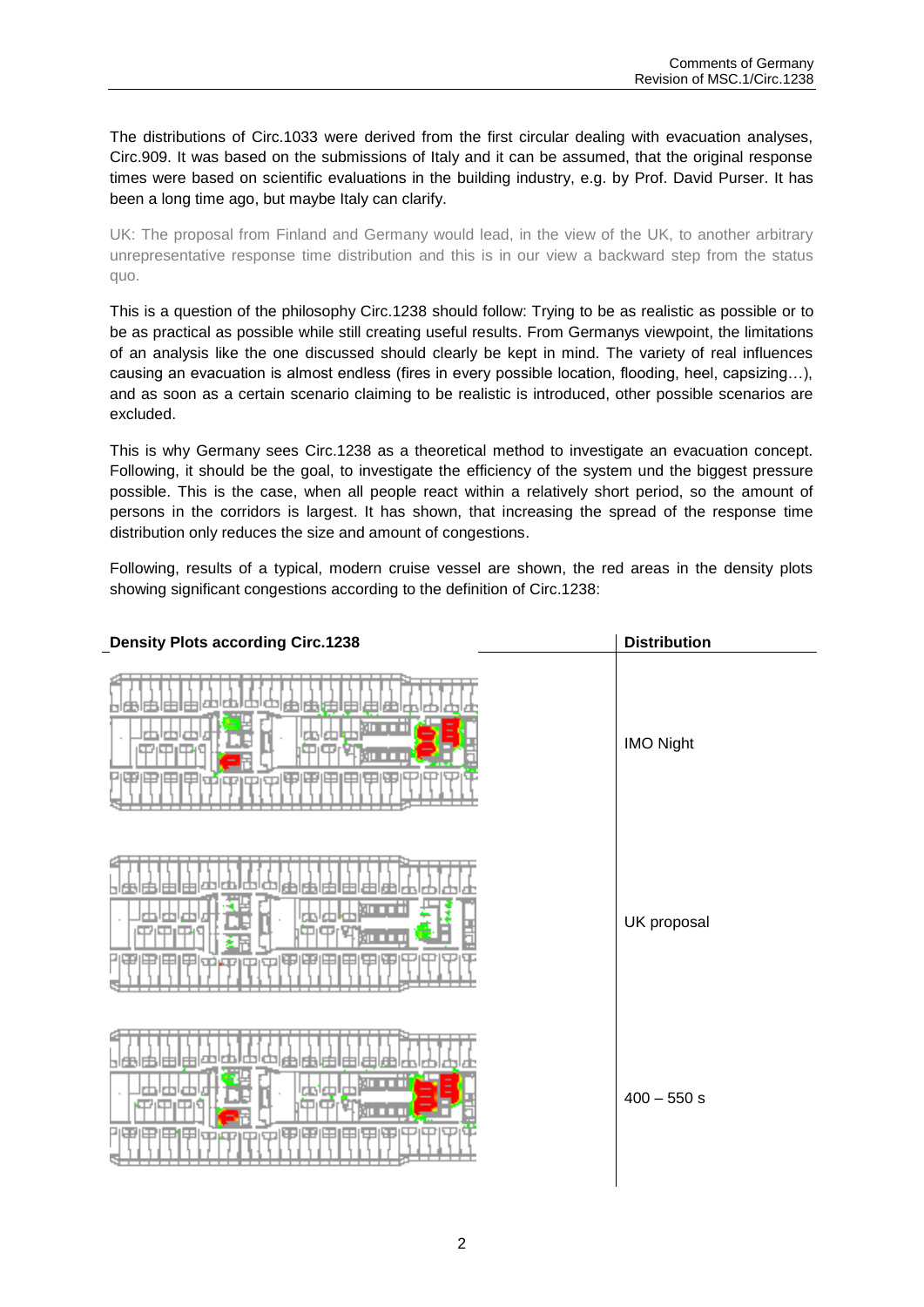Fig. 1: Significant congestions (red) depending on the response duration distribution.

<span id="page-2-0"></span>The density plots show, that significant congestions usually appearing on the stair cases (being the classic bottlenecks) disappear, when spread of the response duration distribution is increased, since less persons walk through the egress routes at the same time.

UK: For example, the uniform random response time distribution used in MSC Circ 1033 led to the formation of congestion regions that did not exist when a more realistic response time distribution was used and missed congestion regions (and the severity of congestion regions) that occurred when a more realistic response time distribution was used.

This does not match the experiences of our experts or the results shown above.

Another point of concern arises, regarding the proposed distributions and their effect on the overall result: For type 2 vessels, the distribution span is increased from 400-700 to 400-1100. This again rises the question of which philosophy we would like to follow with the circular. Pursuing the goal of realism, we would have to assume, that a certain percentage of passengers will just not react to the evacuation signal in a given time as accidents have shown. However, this would require a cut off for the travel duration of e.g. 95% of the passengers having reached their assembly station. As discussed earlier (in FP committee), this is not feasible for an official guideline.

With the response duration distributions proposed by the UK, the response time of the last person to react is increased by 400 s, having the significant result shown in the following table for the vessel shown above:

| <b>Distribution</b>   | <b>IMO night</b>    | UK proposal         | $400 - 550 s$ |
|-----------------------|---------------------|---------------------|---------------|
| <b>Sign. Duration</b> | $23:20 \text{ min}$ | $27:18 \text{ min}$ | 23:40         |
| % increase            |                     | $+17%$              | $+1\%$        |

Tab. 1: Significant travel durations depending on the response duration distribution.

The response duration distribution as proposed by the UK would in this case lead to an increase of the significant travel duration by 17%. Decreasing the response duration spread has also increased the travel duration by 1%. This may be due to the increase of congestions. We are not sure, whether all vessels would still fulfil the time criterion with such a significant increase of travel duration due to the new response duration distribution submitted by the UK.

UK: The night case distribution for Type 2, in keeping with the approach IMO uses to represent the night case RTD used in MSC Circ. 1238, has been shifted by 400s to the right to account for the fact that passengers would be sleeping (which is typically not the case for the trials conducted).

The only trial for a cruise ship was conducted at 9:00 in the morning, so it did not comprise a realistic night case with all passengers asleep in their cabins. We see the point, that it will be difficult to persuade an owner to perform an appropriate test (at 2:00 during the night?). All data was collected from the cabion areas and in order to account for sleeping passengers, the earlier called arbitrary 400 s offset was added.

The RoPax vessel used for trials did not have any passenger cabins and both trials were conducted in the morning at around 8:20. Again this does not represent a night case, so the argument, that the night response duration distribution of RoPax and cruise vessels significantly differs seems to lack evidence.

This is what we meant with "questionable" results.

Maybe it would be wise, to orientate the distributions according to the response duration distributions gathered by Prof. David Purser. For a hotel with an optimal alarm system, he proposes 300-900 s.

UK: *…this data represents 633 unique response time data points…*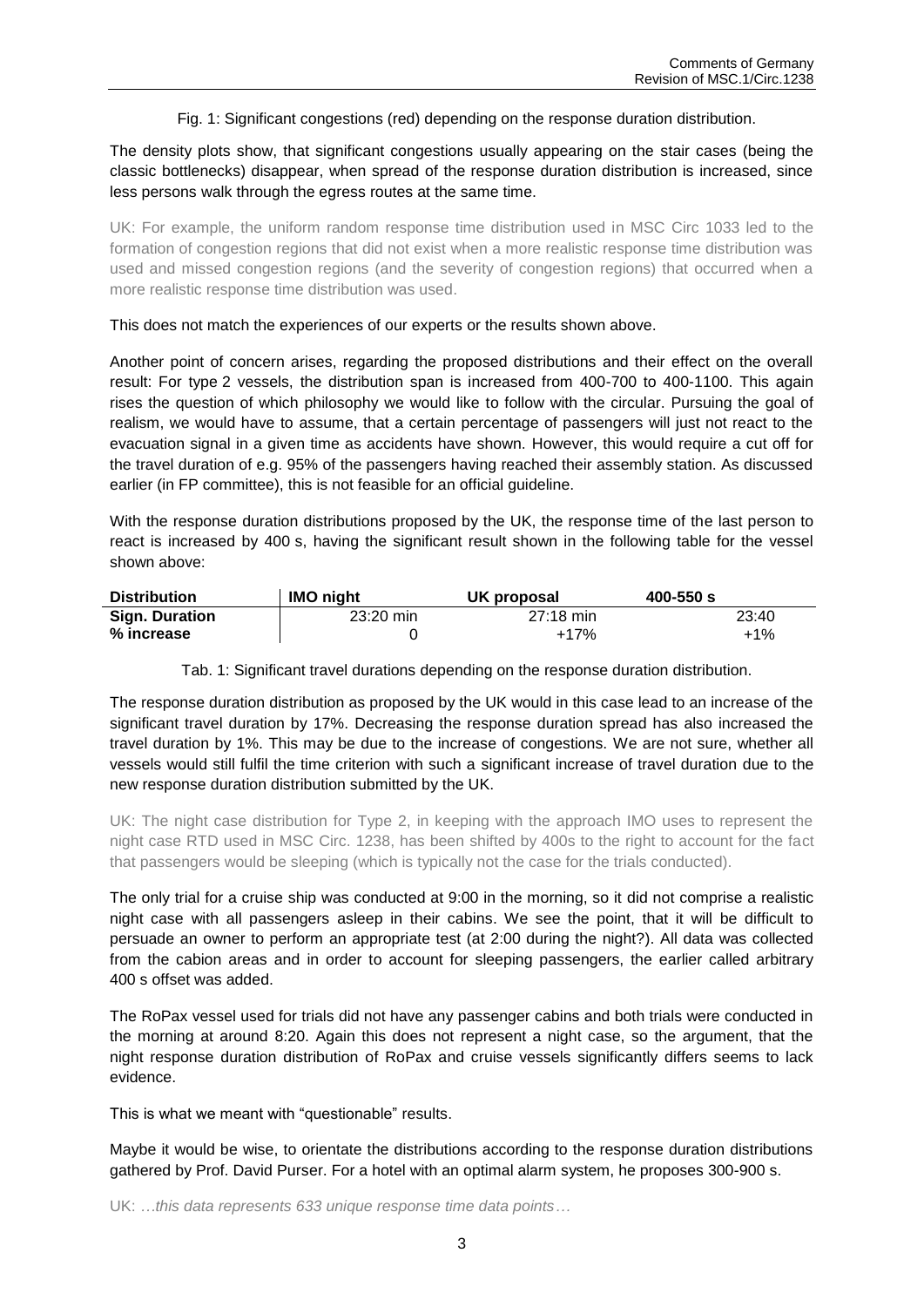Although this number seems to be large, it only represents the response durations of 633 persons in one scenario. Compared to 4000 passengers on board of a modern cruise ship, this number is small and since it only covers one scenario (=one test), the resulting distribution may be a start, but it is not statistically sound.

UK: *As is evidenced by the data, the passenger response behaviour is quite different on cruise ships and ro-pax vessels.*

Please clarify. Is there any explanation why this difference could occur? We have to point out, that there are also RoPax ferries without deck passages, so eventually, all passengers will be in a cabin at night.

FRANCE: The influence on the simplified method is not documented**.**

UK REPLY: The simplified approach is not mentioned as it currently does not utilise the log normal response time distribution, even within the existing MSC Circ 1238. Within the simplified analysis, currently the Awareness time (A) is arbitrarily given the value 10 min for the night time scenarios and 5 min for the day time scenarios. These values are completely arbitrary and without engineering justification. It is suggested that the same process of selecting these values should be used for the new distributions.

As argued above, it is possible, that the original data was based on data provided by Prof. David Purser.

#### **1.5.2 Software test**

UK: If software is to be used to predict evacuation dynamics it must be able to provide a reasonable prediction of test cases based on realistic situations.

Past cases have shown, if a validation case like this is introduced, it will be in the interest of software developers to generate a result, which is as close to this scenario as possible. It is an easy task to distribute the demographic parameters (response duration, walking speed…) to generate almost the exact same result as the test case. So the general outcome of this comparison will be, that it is possible to define the input data in a way, so a given result is reached. This is deterministic.

However, when performing an advanced evacuation analysis, the basis is a statistical analysis. Since many variables are unclear, they are defined by statistical distributions and the evaluation of many simulation runs with all parameters stochastically chosen according to the given statistics will allow for a statistical sound evaluation.

Since it is not known, how "good" or "bad" the real trial was, the only qualitative result of comparing it to a statistical analysis would be, if the test result lies somewhere between the fastest and the slowest evacuation simulation.

## **2 TOR 2**

No comments.

## **3 TOR 3**

### **3.1 General**

#### **3.1.1 Scenario Definition**

Please see our proposal for case 5 in the restructured circular.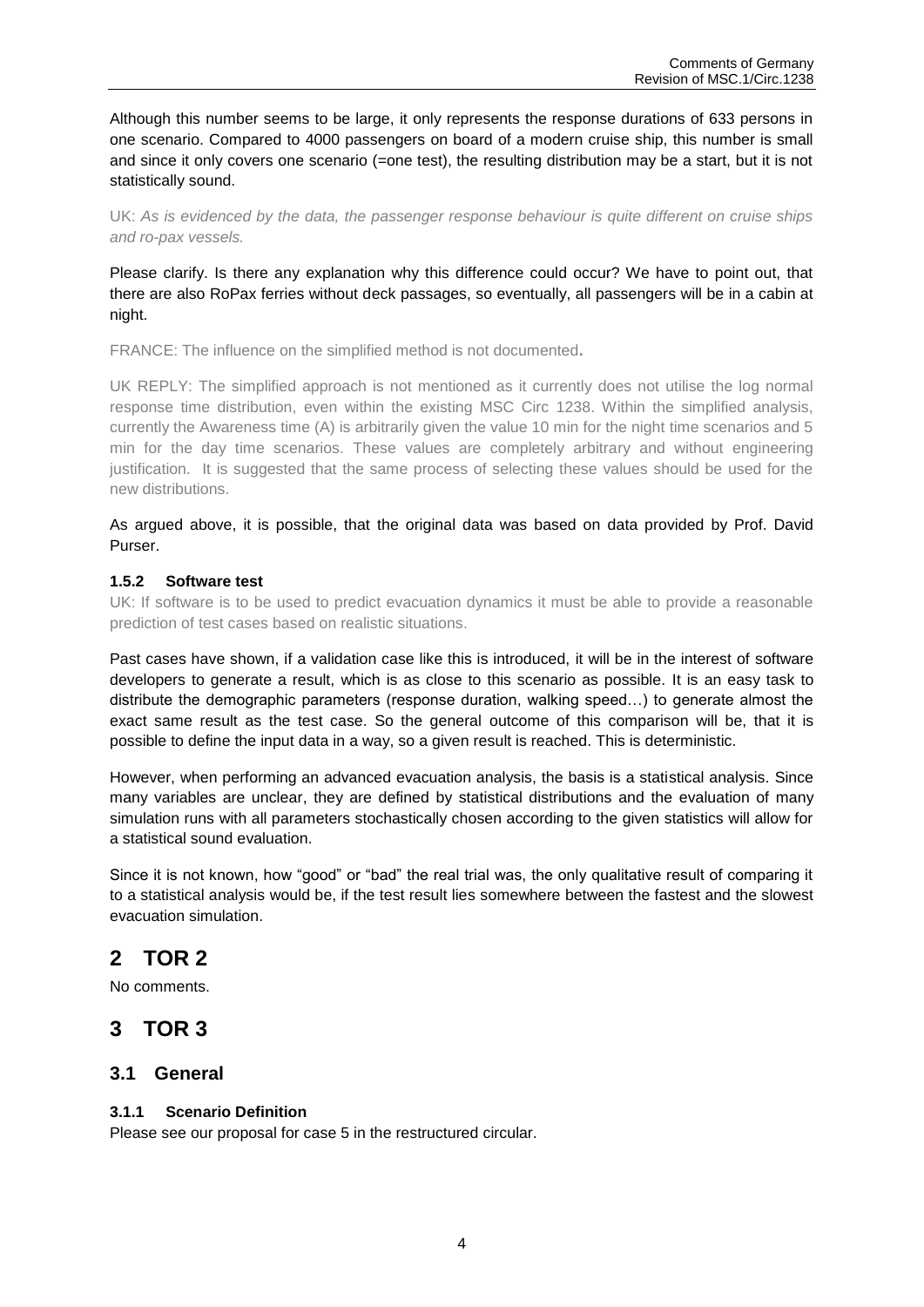# **4 TOR 4**

## **4.1 General**

#### **4.1.1 Simulation of embarkation duration**

Proposal: *An analysis of travel time from assembly station to embarkation deck should be conducted in order to determine embarkation duration E. All persons which the ship is certified to carry are initially distributed according to the designated capacities of the assembly stations. The persons will move to the embarkation deck according to the procedures and designated routes.*

It should not be "to embarkation deck" but "to the entry point of the LSA". The rate at which persons will then leave the ship into the LSA is clearly defined by the approval tests performed for the LSA.

## **4.1.2 "Scenarios addressing loss of one MVZ" and "Secondary cases for each MVZ"**

Our proposal in round 1 should cover both scenarios.

## **4.2 UK**

#### **4.2.1 Heel/Trim**

As other countries pointed out, we still are not convinced about adding heel and trim. This once again comes down to the general philosophy, the circular is supposed to follow (realism, theory). In Germanys opinion, it should not try to cover all eventualities, the Common Assumptions of the guideline pointing out exactly this point.

A master thesis in Germany came to the conclusion, that no real additional information regarding the evacuation concept is gathered, when implementing heel and trim. It is available for download:

http://www.traffgo-ht.com/downloads/research/studies/Schuler2014.pdf

Additionally, the angles are to extreme, for a trim of 10° would mean, that the bridge of a cruise ship would already have touched the sea. An evacuation would have been issued long before.

#### **4.2.2 Congestion Criterion**

UK: The first part is that the congestion criterion becomes a pass/fail criterion. The German *comments do not address this point.*

Germany is of the opinion, that congestions do occur and it should be the objective of the crew to deal with them, so the situation will not deteriorate. An evacuation without congestions would require extremely large stair cases which is unrealistic, so we do not support the congestion criterion to be a pass/fail criterion.

For the vessel shown in [Fig. 1,](#page-2-0) the new congestion criterion referencing the allowable travel duration would result in all congestions disappearing. This gives a wrong impression of what the crew has to expect. In the given example, the information to increase the use of the aft port stair case whioch is not congested would be vital for the crew.

UK: If one vessel has a long but acceptable assembly time and a second vessel has a shorter *assembly time, using the current guidelines, the vessel with the shorter assembly time is disadvantaged compared to the vessel with the longer assembly time as it cannot experience the critical level of congestion for as long as the vessel with the longer assembly time.*

Since congestions are not a pass/fail criterion, no vessel will be disadvantaged. The information retrieved according to the current definition will always allow the designer to find the bottlenecks which allow for improvements.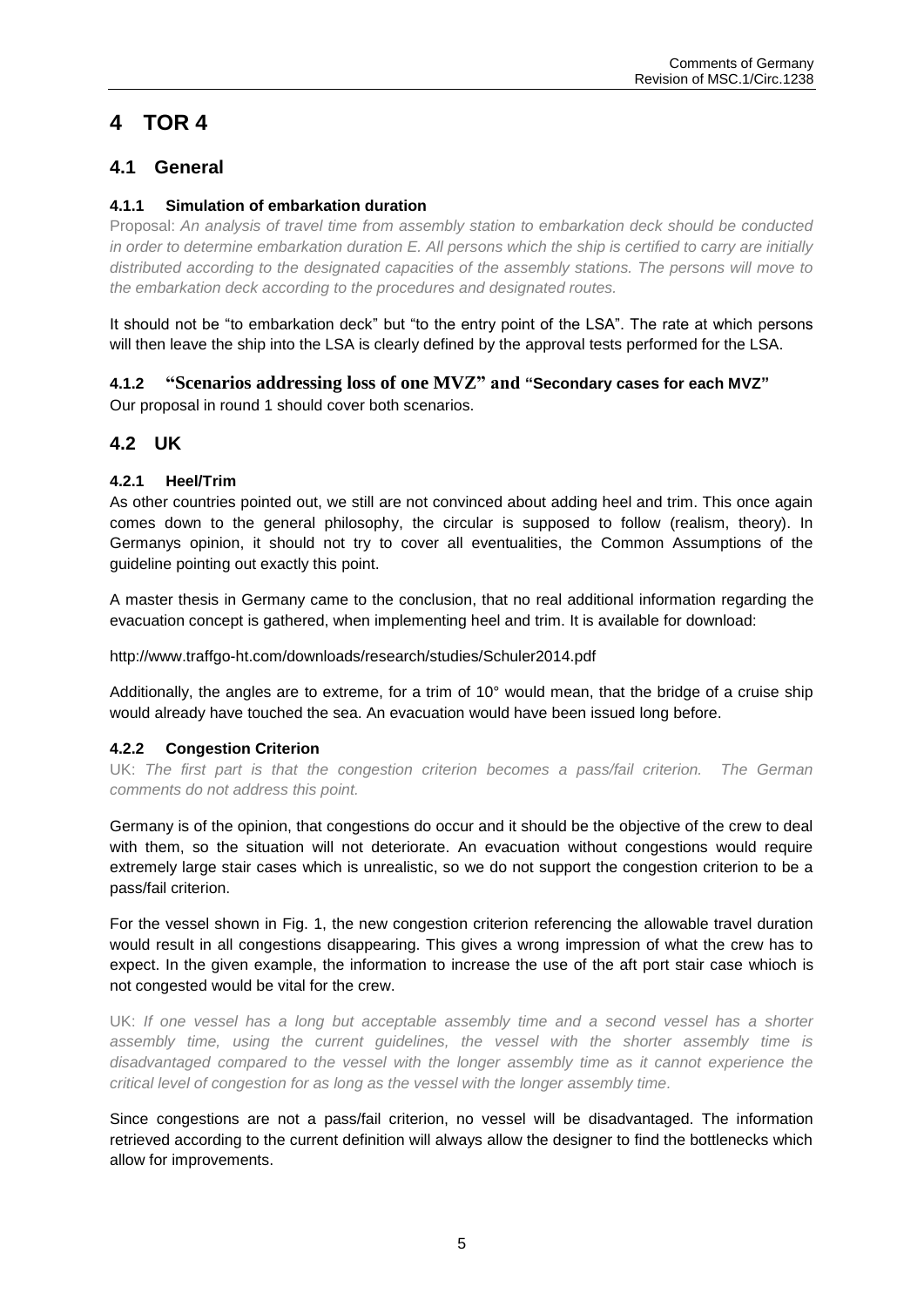#### **4.2.3 Increase minimum number of simulation runs**

UK: The German suggestion is to increase arbitrarily the number of simulation runs from the current *50 to 500. We agree with the French position that this is arbitrary and not justified.*

The proposed amount of 500 is indeed arbitrary and only based on experiences gained. However, it is hard to determine, if all relevant possibilities are covered by the proposal made. [Fig. 2](#page-5-0) shows once again the duration distribution for an embarkation analysis for 500 simulation runs with the green column representing the significant duration. There is no guarantee, that the cases leading to very large durations (spikes beyond 2100 s) are covered by the proposed criterion.



Fig. 2: Duration distribution for an embarkation scenario.

<span id="page-5-0"></span>Following, the Scenario was analysed for  $-2.500$  simulation runs and the results were evaluated in different ways (see [Fig. 3\)](#page-6-0).

The convergence criterion proposed by the UK was met within the first 50 runs. At this time, none of the events leading to long durations have occurred. Later on, at around 422 runs, the 5% criterion was suddenly exceeded, so it seems, like this criterion does not lead to a convergence.

Subtracting the max and minimum value showed some kind of convergence and calculating the variance of the results as well, but setting a criterion seems to be a bit arbitrary.

The purple curve shows the per mill, the 95percentile is changing with every additional run. After strong fluctuations in the beginning, the value does not change for 50 runs after 368 simulations, however, these 50 runs are once again arbitrary.